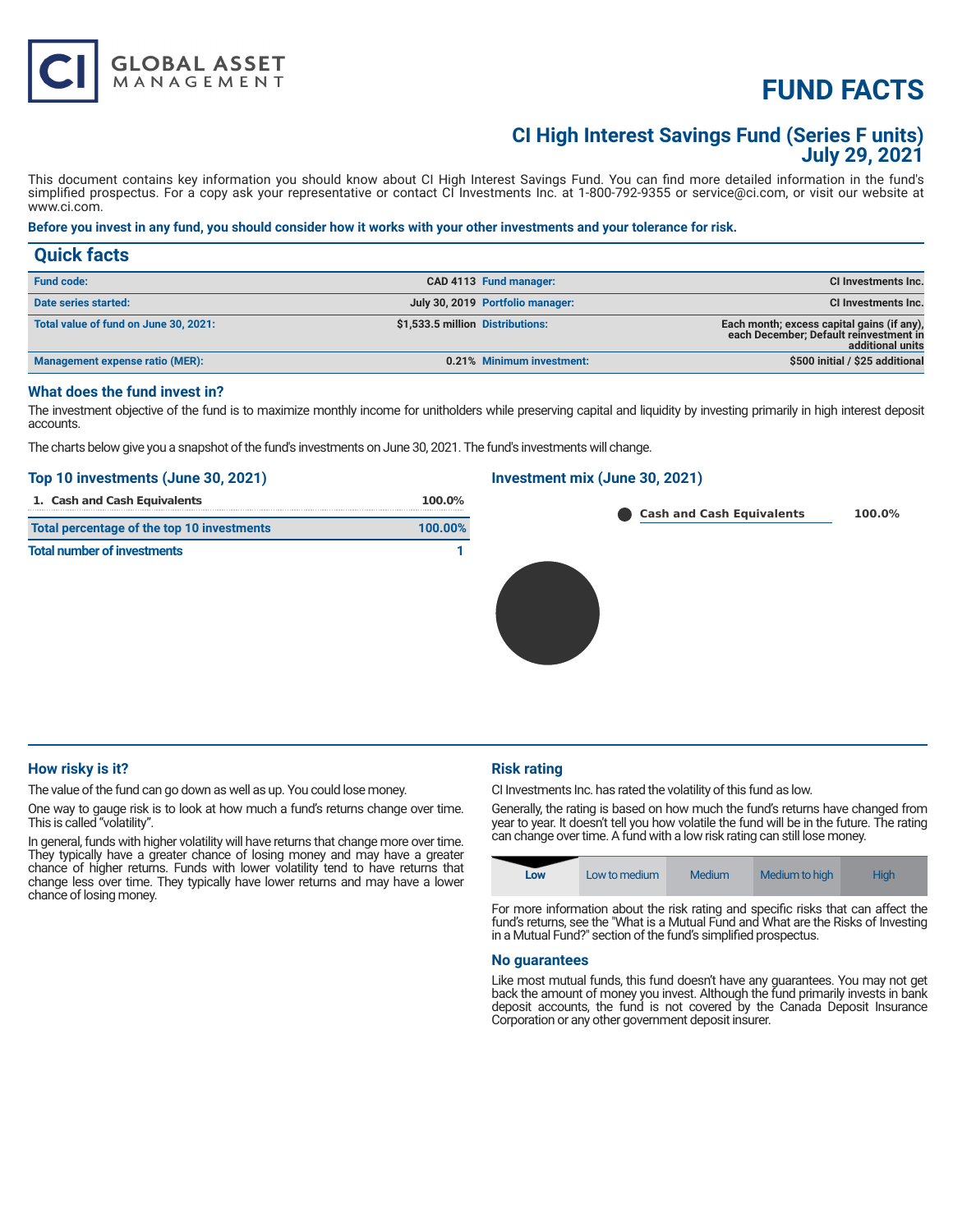## **CI High Interest Savings Fund (Series F units)**

#### **How has the fund performed?**

This section tells you how Series F securities of the fund have performed over the past 1 calendar year. Returns are after expenses have been deducted. These expenses reduce the fund's returns.

#### **Year-by-year returns**

This chart shows how Series F securities of the fund performed in the past 1 calendar year. This fund series has not dropped in value in the last 1 calendar year. The range of returns and change from year to year can help you assess how risky the fund has been in the past. It does not tell you how the fund will perform in the future.



#### **Best and worst 3-month returns**

This table shows the best and worst returns for Series F securities of the fund in a 3-month period over the past 1 calendar year. The best and worst 3-month returns could be higher or lower in the future. Consider how much of a loss you could afford to take in a short period of time.

|                     | <b>Return</b> | 3 months ending   | If you invested \$1,000 at the beginning of the period |
|---------------------|---------------|-------------------|--------------------------------------------------------|
| <b>Best return</b>  | 0.4%          | March 31, 2020    | Vour investment would be \$1,004.                      |
| <b>Worst return</b> | 0.1%          | February 28, 2021 | Vour investment would be \$1,001.                      |

#### **Average return**

As at June 30, 2021, a person who invested \$1,000 in this series of units of the fund 1 years ago now has \$1,019. This works out to an annual compound return of 1.0%.

#### **Who is this fund for?**

#### **This fund may be suitable for you if you:**

- are seeking higher yields on cash balances
- are looking for a liquid short-term investment
- can tolerate low risk.

#### **A word about tax**

In general, you'll have to pay income tax on any money you make on a fund. How much you pay depends on the tax laws of where you live and whether you hold the fund in a registered plan, such as a Registered Retirement Savings Plan or a Tax-Free Savings Account.

Keep in mind that if you hold your fund in a non-registered account, fund distributions are included in your taxable income, whether you get them in cash or have them reinvested.